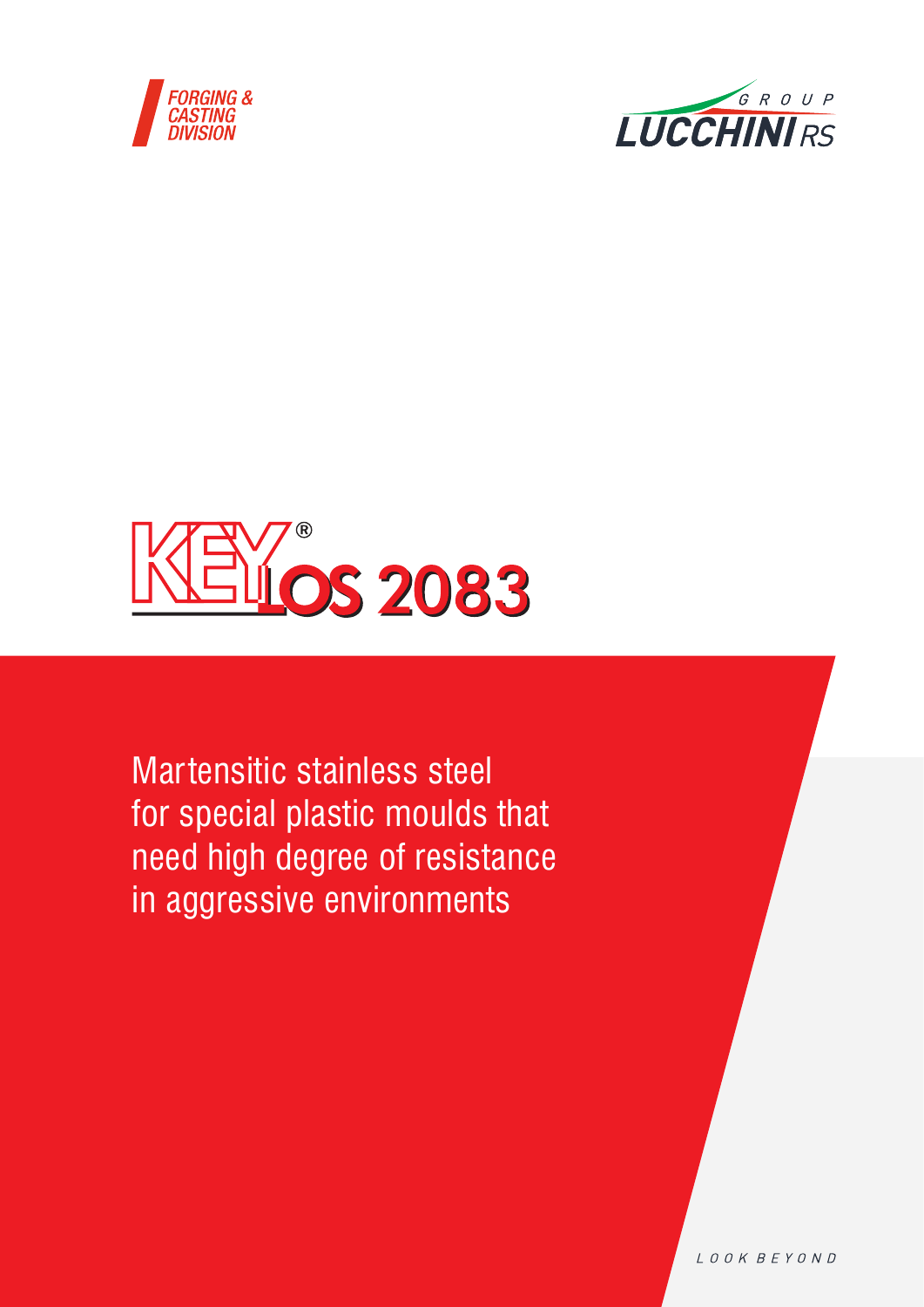





# General characteristics

KeyLos® 2083 is an advanced martensitic stainless steel, Chromium based, for plastic moulds that need resistance to wear and corrosion.

KeyLos® 2083 is the ideal option if the following characteristics are simultaneously required:

- good hardness and wear resistance after heat treatment;
- soft corrosion resistance;
- homogeneous mechanical properties throughout the mould, up to 500 mm in thickness.

KeyLos® 2083 is obtained through a special 'super clean' manufacturing process.

This technology offers the following advantages:

- increase of material homogeneity;
- high micro-cleanness level;
- low segregation level.

Resistance to corrosion allows the surface characteristics of the mould to be maintained over time.

This means that the die can be stocked with no need for special precautions to be taken and with the certainty of being able to use the mould whenever needed.

The expensive and complicated operations of cleaning and setting up the die are not needed before usage.

KeyLos® 2083 is normally supplied in the annealed condition with surface hardness lower than 220 HB, in order to guarantee excellent machinability.

Upon request, KeyLos® 2083 can be supplied in the prehardened condition with hardness 300-340 HB.

KeyLos® 2083 offers the following advantages:

- good machinability in annealed conditions (HB < 220);
- good hardening stability and low distorsion;
- good wear resistance;
- good corrosion resistance:
- excellent polishability in hardened condition.

Constant development in processing technologies require the use of KeyLos® 2083, thanks to its high fatigue, wear and corrosion resistance, combined with its excellent dimensional stability and extremely low distortions.

KeyLos® 2083 represents one of the most important tough options, for highly resistant plastic moulds that need very high pressure strength, excellent resistance to abrasion and corrosion.

The increasing in the use of synthetic and abrasive materials has led manufacturers to use KeyLos® 2083 also when suitability for polishing and graining, combined with abrasion, corrosion and compression resistance, are required.

This grade is suitable for the production of moulds up to 500 mm in thickness subject to corrosive and abrasive actions due to aggressive polymers (PVC, recycled polymers, etc.) or to unfavorable atmospheric conditions (high humidity / salinity).

KeyLos® 2083 is 100% ultrasonically inspected, according to the most demanding of NDT standards.

KeyLos® 2083 is also designed with the aim to guarantee the minimum use of virgin materials, moving toward the use of scrap categories difficult to be recycled, that can became food for the steel making production of KeyLos® 2083 grade.

LOOK BEYOND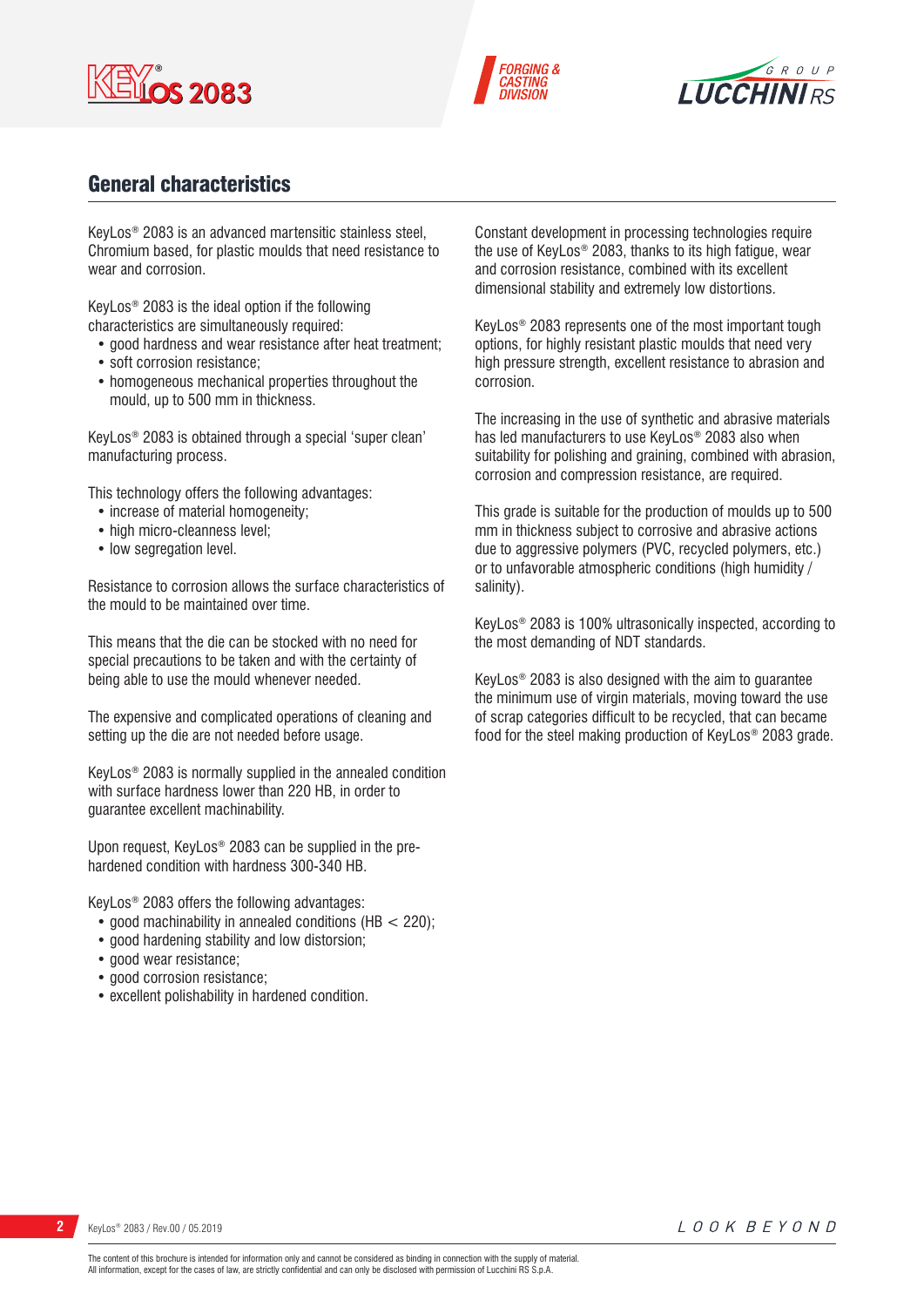





# Chemical analysis

|                                | Range | $C[\%]$ | Si [%] | Cr [%] | $Mn$ [%] |
|--------------------------------|-------|---------|--------|--------|----------|
| $M$ $\mathbb{N}$ $\infty$ 2083 | min   | 0,33    |        | 12,50  | 0,30     |
| Alloying [% in weight]         | max   | 0,43    | 1,00   | 13,50  | 0,60     |

Table for comparison of international classification

| W. Nr.                 | 1.2083  |
|------------------------|---------|
| <b>DIN EN ISO 4957</b> | X42Cr13 |
| <b>AFNOR</b>           | Z40C14  |
| <b>AISI</b>            | 420     |

Lucchini RS's tool steels have been researched and formulated in order to optimize the material performances.

The brand name identifies the Lucchini RS product and the number evokes the Werkstoff classification or other means of reflecting the characteristics of use.

# Typical applications

KeyLos® 2083 is suitable for the following applications:

- moulds for corrosive plastic materials (PVC, recycled polymers, etc.);
- moulds for the automotive industry and optical parts (head lamp components);
- moulds for medical instruments;
- moulds for food industry products;
- moulds for the cosmetics industry;
- moulds for rubber pressing;
- dies and gauges for PVC extrusion;
- mechanical parts for extrusion presses (ex. extrusion heads).

## Physical and mechanical properties

### *Main physical properties*

| <b>KEYOS 2083</b>                                            | $20^{\circ}$ C | $250^{\circ}$ C | $500^{\circ}$ C |
|--------------------------------------------------------------|----------------|-----------------|-----------------|
| Modulus of elasticity [GPa]<br>(1GPa=1000 MPa)               | 210            | 198             | 177             |
| Coefficient of thermal<br>expansion<br>[10 <sup>-6</sup> /K] |                | 11,5            | 12,1            |
| Thermal conductivity<br>[W/mK]                               | 16,5           | 19.8            | 24,1            |

### *Main mechanical properties*

| <u><b>EXOS 2083</b></u>           | $20^{\circ}$ C | $200\textdegree C$ |
|-----------------------------------|----------------|--------------------|
| Tensile strength<br>(UTS) [MPa]   | 1.350          | 1.100              |
| <b>Yield stress</b><br>(YS) [MPa] | 1.200          | 980                |

These values are average values obtained on a sample which has been hardened at 980°C, quenched and tempered at 550 °C to achieve hardness of 42 HRc.

**3** KeyLos® 2083 / Rev.00 / 05.2019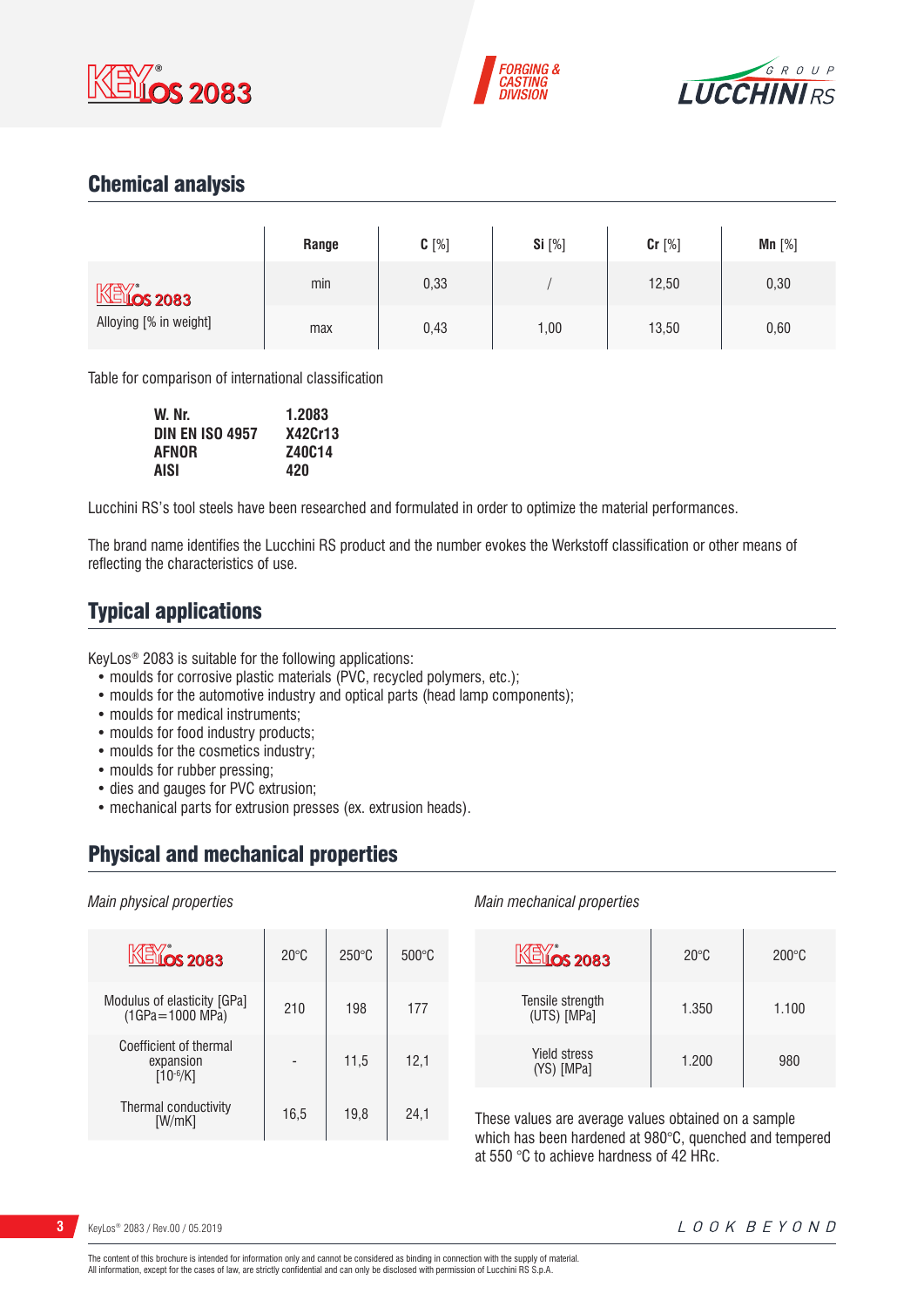





# Heat treatments

KeyLos® 2083 is supplied in the annealed condition with hardness lower than 220 HB, or in the pre-hardened condition.

We suggest applying the following parameters if a different hardness is required or if heat treatment is needed.

This information is only indicative and must be adapted, depending on the different heat treatment requirements, facilities employed and on the thickness of the bar.

### *Soft annealing*

| Suggested temperature | 750 °C                                                                             |
|-----------------------|------------------------------------------------------------------------------------|
| Soaking time          | 60 min every 25 mm thickness                                                       |
| Cooling               | Slow in the furnace at max 20 $\degree$ C/h<br>to 600 °C, then at room temperature |

Soft annealing is useful to improve machinability. The obtained hardness is lower than 220 HB.

### *Stress Relieving*

| Suggested temperature | 150 - 430 °C                                             |
|-----------------------|----------------------------------------------------------|
| Soaking time          | 60 min every 25 mm thickness                             |
| Cooling               | Slow in the furnace at max 20 °C/h<br>to 200 $\degree$ C |

The stress relieving temperature will be 50° C lower than the tempering temperature previously applied, but the range 450 – 550°C is not recommended, because of their possible embrittling effects.

Stress relieving is recommended where it is necessary to eliminate residual stresses induced by mechanical working or by a preceding heat treatment.

| Hardening                            |                                      |
|--------------------------------------|--------------------------------------|
| Pre heating                          | 700 °C                               |
| Heating                              | 50 $\degree$ C/h max                 |
| Soaking time                         | 60 min every 25 mm thickness         |
|                                      |                                      |
| Austenising suggested<br>temperature | $980^{\circ}$ C - 1.040 $^{\circ}$ C |
| Heating                              | 50 $\degree$ C/h max                 |
| Soaking time                         | 60 min every 25 mm thickness         |
| Cooling                              | water, air, gas                      |

We suggest to carry out hardening on material supplied in the annealed condition and tempering immediately afterwards.

We suggest to avoid the highest temperature of austenitization, because higher is the temperature of austenitization and higher becomes the retained austenite content, not total transformed in martensite during cooling.

In any case, a sub-zero cooling treatment (cryogenic cooling technology) is recommended, in order to reach Mf temperature, that represents the final temperature transformation.

**4** KeyLos® 2083 / Rev.00 / 05.2019

LOOK BEYOND

The content of this brochure is intended for information only and cannot be considered as binding in connection with the supply of material. All information, except for the cases of law, are strictly confidential and can only be disclosed with permission of Lucchini RS S.p.A.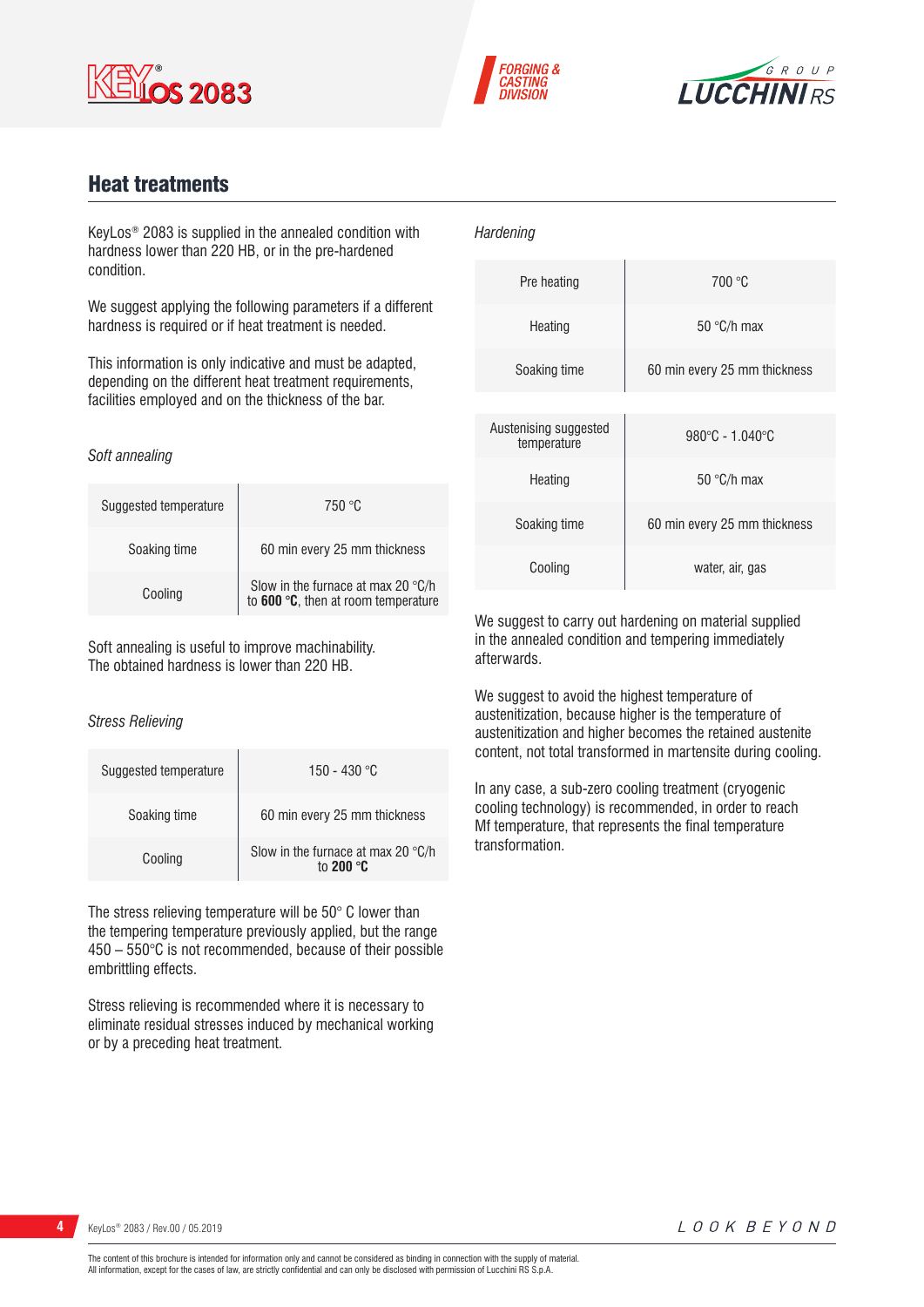





### *Tempering*



Tempering repeated two times are recommended, in order to reduce the amount of retained austenite.



The suggested temperature of tempering should be outside the not recommended tempering range of 450 – 550°C (blu range), because of their possible embrittling effects.



Tempering curve of KeyLos® 2083 samples austenitised at different temperatures between 980°C and 1.040 °C.

The two optimum tempering temperatures are:

- 350°C: highest strength, high toughness;
- 600°C: moderate strength, high toughness.

If the not recommended tempering range cannot be avoided, in order to reach very high values of Hardness (around 50 HRC) on large section moulds, please consult Lucchini RS specialists.

A slightly secondary hardening effect is observed in the vicinity of 500°C after tempering, which can be attributed to the precipitation of Cr23C6 carbides heterogeneously distributed in the martensite matrix and that can lead to the loss of corrosion resistance of the steel.

**5** KeyLos® 2083 / Rev.00 / 05.2019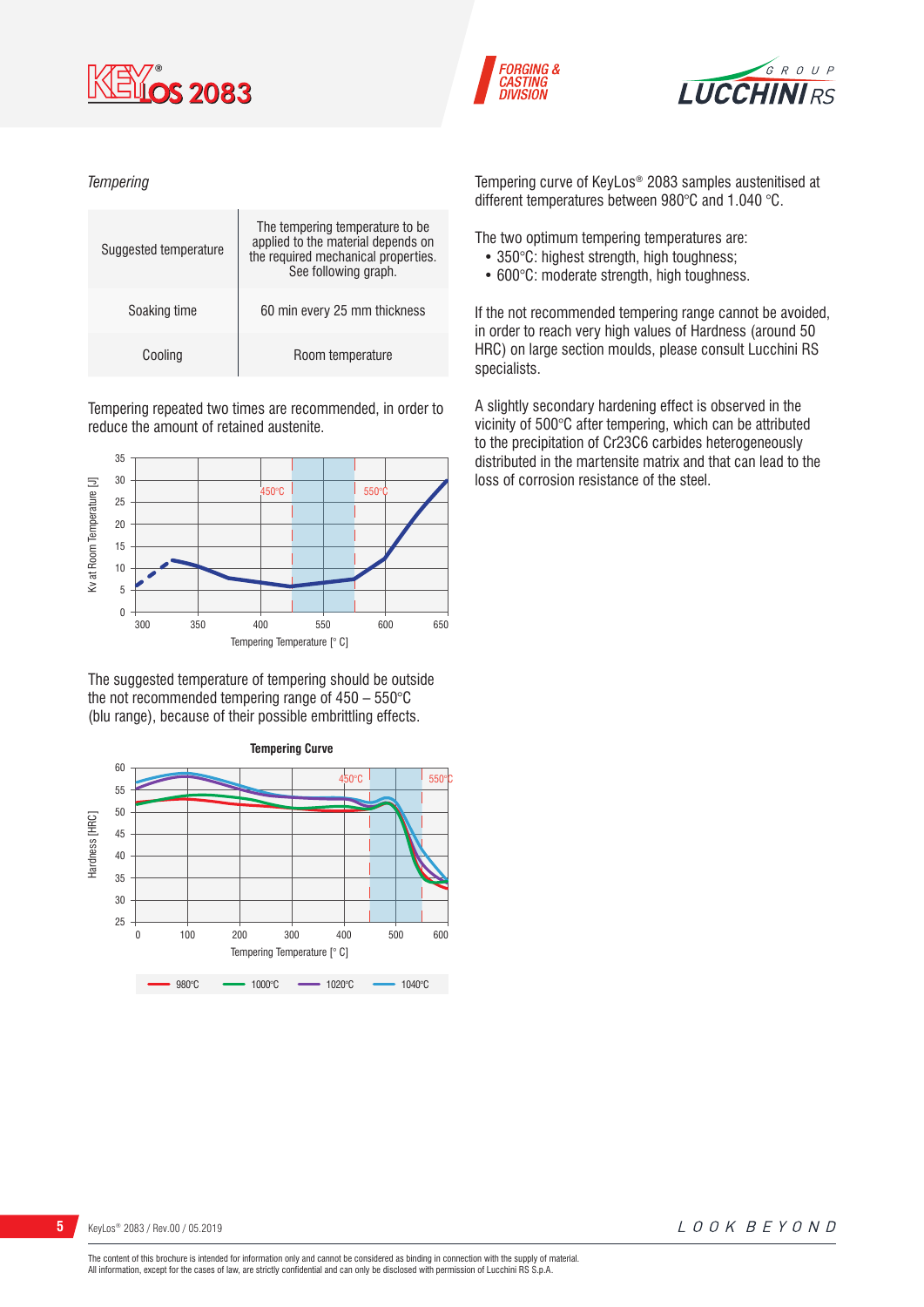





# CCT Curve



# Microstructure of KEYLOS® 2083

ESKYLOS 2083 in annealed condition: Globular Pearlite with dispersed Carbides



ESKYLOS 2083 in hardening condition: Tempered Martensite with dispersed Carbides



KeyLos® 2083 / Rev.00 / 05.2019

LOOK BEYOND

The content of this brochure is intended for information only and cannot be considered as binding in connection with the supply of material.<br>All information, except for the cases of law, are strictly confidential and can o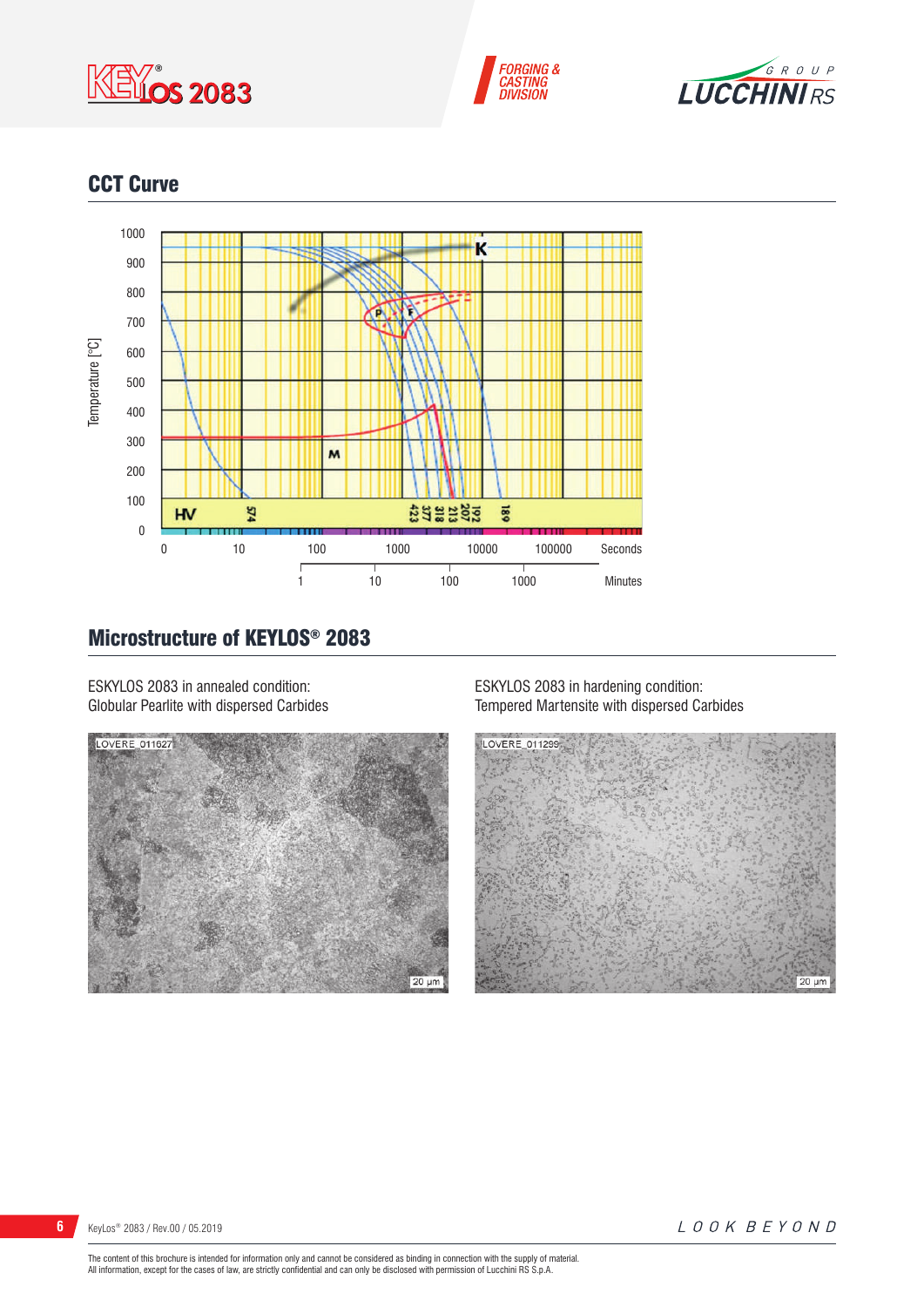





# Quick comparison guide among the different grades

The following table shows a quick comparison among the most important characteristics of the annealed and pre-hardened grades normally applied in corrosion resistant plastic moulding.

| <b>Lucchini RS Mould steel Family for plastics Industry</b>     |                                     |                         |                         |                         |                                |                         |                |                         |
|-----------------------------------------------------------------|-------------------------------------|-------------------------|-------------------------|-------------------------|--------------------------------|-------------------------|----------------|-------------------------|
|                                                                 | <b>Annealed Corrosion Resistant</b> |                         |                         |                         | <b>Precipitation Hardening</b> |                         |                |                         |
| Special features<br>and delivered                               |                                     | <b>KEYLOS</b>           |                         |                         | <b>ESKYLOS</b>                 | <b>ESKYLOS</b>          |                |                         |
| conditions                                                      | 2083                                | 2084                    | 2085                    | 2316                    | 2316S                          | 2083                    | 4542           | 2001                    |
| HB in surface<br>in Annealed<br>condition                       | < 220                               | < 220                   | < 220                   | < 220                   | < 220                          | < 220                   | < 355          | 310<br>350              |
| HB in surface<br>Pre-hardened<br>or Hardened<br>after machining | 400<br>450                          | 400<br>450              | 400<br>450              | 400<br>450              | 400<br>450                     | 400<br>450              | 300<br>400     | 350<br>450              |
| Maximum<br>thickness [mm]                                       | 500                                 | 500                     | 500                     | 500                     | 500                            | 500                     | 500            | 500                     |
| Hardness and<br><b>Wear Resistance</b>                          | 4                                   | 4                       | 4                       | 4                       | 4                              | 4                       | $\mathbf 2$    | 3                       |
| Degree of<br>Through Hardening<br>in the section                | $\overline{\mathbf{3}}$             | $\overline{2}$          | $\overline{\mathbf{c}}$ | $\overline{2}$          | $\overline{\mathbf{2}}$        | $\overline{\mathbf{3}}$ | 4              | $\overline{\mathbf{3}}$ |
| Toughness                                                       | $\overline{2}$                      | 1                       | 1                       | $\overline{\mathbf{2}}$ | 1                              | $\boldsymbol{2}$        | $\overline{2}$ | $\overline{2}$          |
| Machinability<br>after Annealing                                | $\boldsymbol{2}$                    | 3                       | 3                       | $\overline{2}$          | 3                              | $\boldsymbol{2}$        | $\mathbf 2$    | 3                       |
| Machinability<br>after Hardening                                | $\mathbf{1}$                        | $\overline{\mathbf{2}}$ | $\overline{\mathbf{c}}$ | 1                       | $\overline{2}$                 | 1                       | 1              | 1                       |
| <b>Etch-Grainability</b>                                        | $\mathbf 2$                         | $\mathbf{1}$            | $\mathbf{1}$            | $\overline{\mathbf{2}}$ | 1                              | 4                       | 4              | 4                       |
| Polishability                                                   | $\overline{2}$                      | 1                       | 1                       | $\overline{2}$          | 1                              | 3                       | 3              | 3                       |
| Repair<br>by Welding                                            | 1                                   | $\mathbf{0}$            | $\mathbf{0}$            | 1                       | $\bf{0}$                       | $\mathbf{1}$            | $\overline{2}$ | $\mathbf{1}$            |
| Thermal<br>Conductivity                                         | $\blacksquare$                      | 1                       | 1                       | 1                       | 1                              | 1                       | 1              | 1                       |
| Corrosion<br>Resistance                                         | $\mathbf 2$                         | $\boldsymbol{2}$        | $\overline{\mathbf{c}}$ | $\overline{\mathbf{2}}$ | $\overline{\mathbf{2}}$        | $\boldsymbol{2}$        | 1              | $\pmb{0}$               |
|                                                                 |                                     |                         |                         |                         |                                |                         |                |                         |

**4 Excellent 3 Very Good 2 Good 1 Normal 0 Unsuitable**

The information and the data presented here are typical or average values and are not a guarantee of maximum or minimum values.

Applications specifically suggested for materials described herein and in the quick comparison guide among the different grades are made solely for the purpose of illustration to enable the reader to make his own evaluation and are not intended as warranties, either express or implied, of fitness for these or other purposes.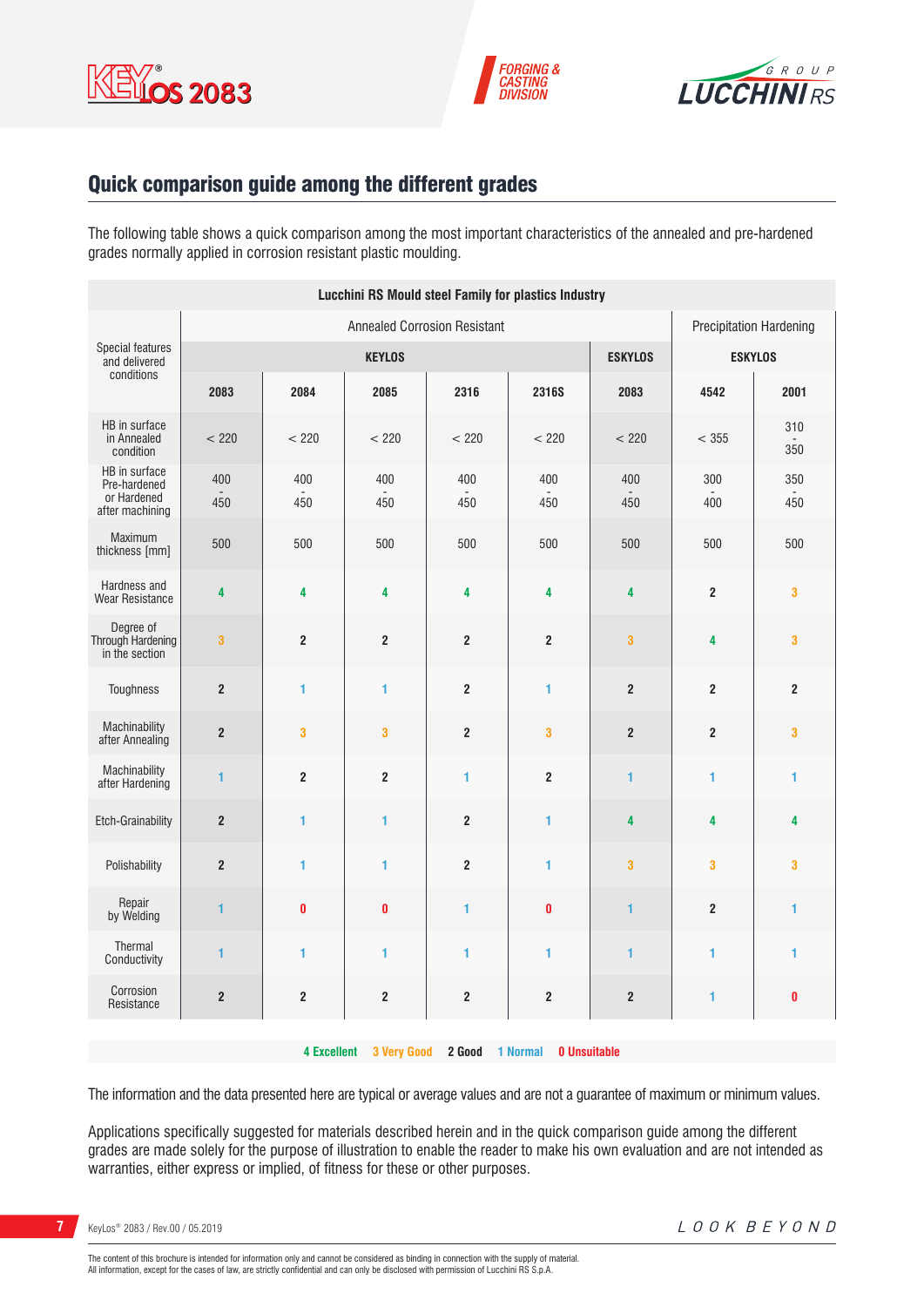





# Guidance for machining

The following parameters are indicative only and must be adapted to the particular application and to the machinery employed. The data refer to material in the annealed condition. Hardness 220 HB max.

### *Turning*

|                                      | Rough machining                         |            | Finish machining                        |                |
|--------------------------------------|-----------------------------------------|------------|-----------------------------------------|----------------|
| Type of insert                       | P <sub>20</sub> -P <sub>40</sub> coated | <b>HSS</b> | P <sub>10</sub> -P <sub>20</sub> coated | Cermet         |
| V <sub>c</sub> cutting speed [m/min] | $170 \div 220$                          | $(\star)$  | $200 \div 250$                          | $240 \div 300$ |
| a, cutting depth [mm]                | $1 \div 5$                              | (*)        |                                         | < 0.5          |

### *Milling*

|                                      |                    | Rough machining |                |
|--------------------------------------|--------------------|-----------------|----------------|
| Type of insert                       | P25-P35 not coated | P25-P35 coated  | <b>HSS</b>     |
| $V_c$ cutting speed [m/min]          | $140 \div 200$     | $180 \div 260$  | $(*)$          |
| $fz$ feed [mm]                       | $0,15 \div 0,3$    | $0,15 \div 0,3$ | $(*)$          |
| a <sub>r</sub> cutting depth [mm]    | $2 \div 4$         | $2 \div 4$      | $(\star)$      |
|                                      |                    |                 |                |
|                                      |                    | Pre-finishing   |                |
| Type of insert                       | P10-P20 not coated | P10-P20 coated  | <b>HSS</b>     |
| $V_c$ cutting speed [m/min]          | $160 \div 240$     | $240 \div 280$  | $(\star)$      |
| $fz$ feed [mm]                       | $0,2 \div 0,3$     | $0,2 \div 0,3$  | $(\star)$      |
| a, cutting depth [mm]                | $1 \div 2$         | $1 \div 2$      | $(\star)$      |
|                                      |                    |                 |                |
|                                      |                    | Finishing       |                |
| Type of insert                       | P10-P20 not coated | P10-P20 coated  | Cermet P15     |
| V <sub>c</sub> cutting speed [m/min] | $200 \div 260$     | $240 \div 300$  | $240 \div 330$ |

feed [mm]  $0.05 \div 0.2$   $0.05 \div 0.2$   $0.05 \div 0.2$   $0.05 \div 0.2$ 

ar cutting depth [mm] 0,5 ÷ 1 0,5 ÷ 1 0,3 ÷ 0,5

*(\*) not advisable*

**8** KeyLos® 2083 / Rev.00 / 05.2019

 $f<sub>z</sub>$  feed [mm]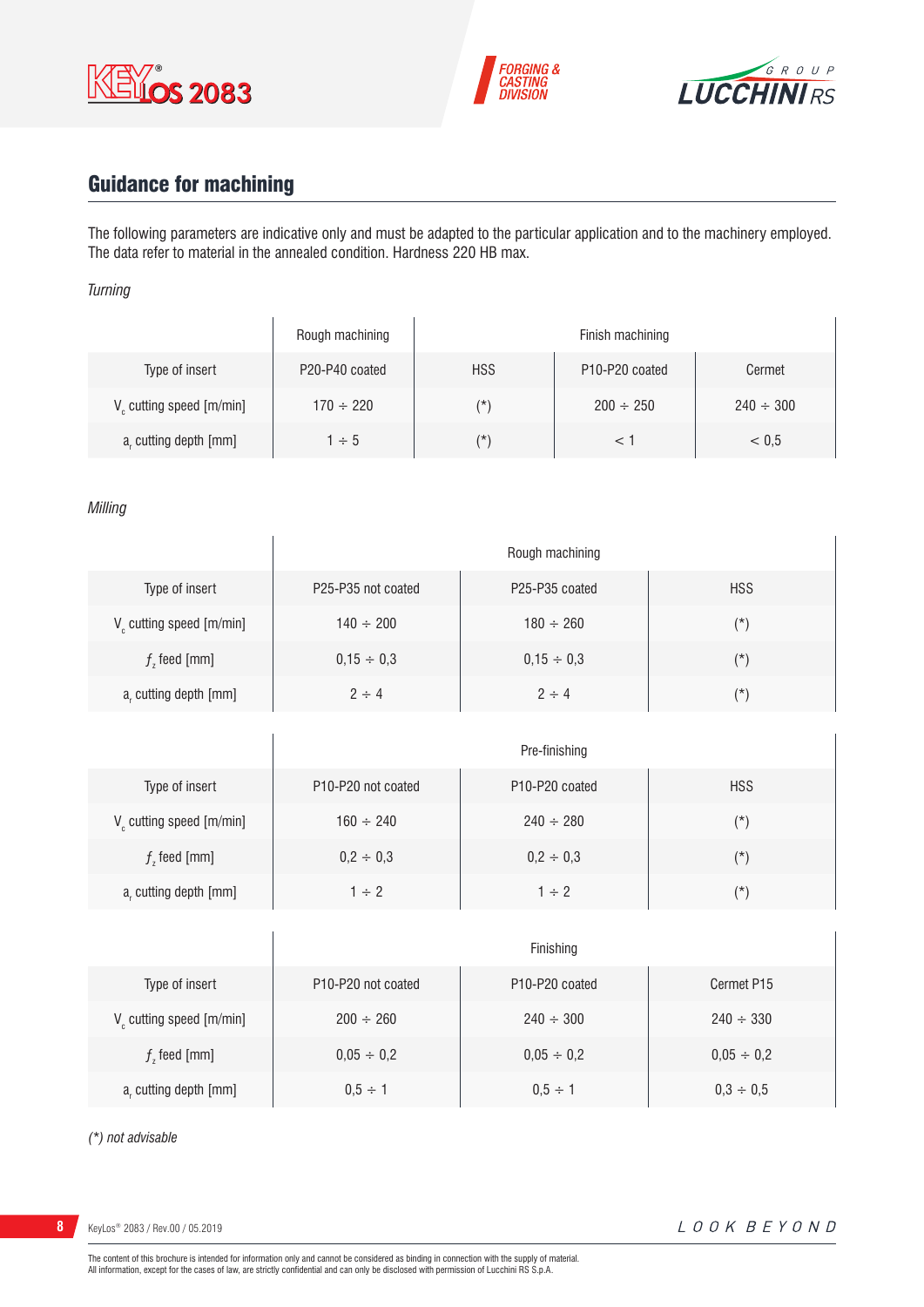





### *Drilling*

| Type of insert                       | tip with interchangeable inserts | <b>HSS</b> | brazed tip       |
|--------------------------------------|----------------------------------|------------|------------------|
| V <sub>c</sub> cutting speed [m/min] | $190 \div 220$                   | $(\star)$  | $60 \div 80$     |
| $fz$ feed per turn [mm/turn]         | $0.05 \div 0.15$                 | $(\star)$  | $0.15 \div 0.25$ |

### *(\*) not advisable*

### *General formulae*

| Type of machining             | Drilling                                                                                                          | Milling                                                                             |
|-------------------------------|-------------------------------------------------------------------------------------------------------------------|-------------------------------------------------------------------------------------|
| n: number of turns of mandrel | $V_r * 1000 / \pi * D_r$                                                                                          | $V_r * 1000 / \pi * D_r$                                                            |
| $Vf$ : feed speed [m/min]     | $V_{f} = f_{7}$ * n                                                                                               | $V_{f} = f_{i} * n * z_{n}$                                                         |
| $fz$ feed per turn [mm/turn]  | $\overline{\phantom{a}}$                                                                                          | $f_{n} = V_{f} / n$                                                                 |
| <b>Note</b>                   | D <sub>r</sub> : Milling cutter or tip diameter [mm]<br>V <sub>c</sub> : cutting speed [m/min]<br>$f$ ; feed [mm] | $f_{n}$ : feed per turn [mm/turn]<br>z <sub>n</sub> : No. of milling cutter inserts |

### Approximate equivalent values between hardness and ultimate tensile strength.

| HB         | 530   | 520   | 512   | 495   | 480   | 471   | 458   | 445   | 430   | 415   | 405   | 390   | 375   |
|------------|-------|-------|-------|-------|-------|-------|-------|-------|-------|-------|-------|-------|-------|
| <b>HRc</b> | 54    | 53    | 52    | 51,1  | 50,2  | 49,1  | 48,2  | 47    | 45,9  | 44,5  | 43,6  | 41,8  | 40,5  |
| <b>MPa</b> | 1.900 | 1.850 | 1.800 | 1.750 | 1.700 | 1.650 | 1.600 | 1.550 | 1.500 | 1.450 | 1.400 | 1.350 | 1.300 |
|            |       |       |       |       |       |       |       |       |       |       |       |       |       |
| HB         | 360   | 350   | 330   | 320   | 305   | 294   | 284   | 265   | 252   | 238   | 225   | 209   | 195   |
| <b>HRc</b> | 38,8  | 37,6  | 35,5  | 34,2  | 32,4  | 31    | 29    | 27    | --    | --    | --    | --    | --    |
| <b>MPa</b> | 1.250 | 1.200 | 1.150 | 1.100 | 1.050 | 1.000 | 950   | 900   | 850   | 800   | 750   | 700   | 650   |